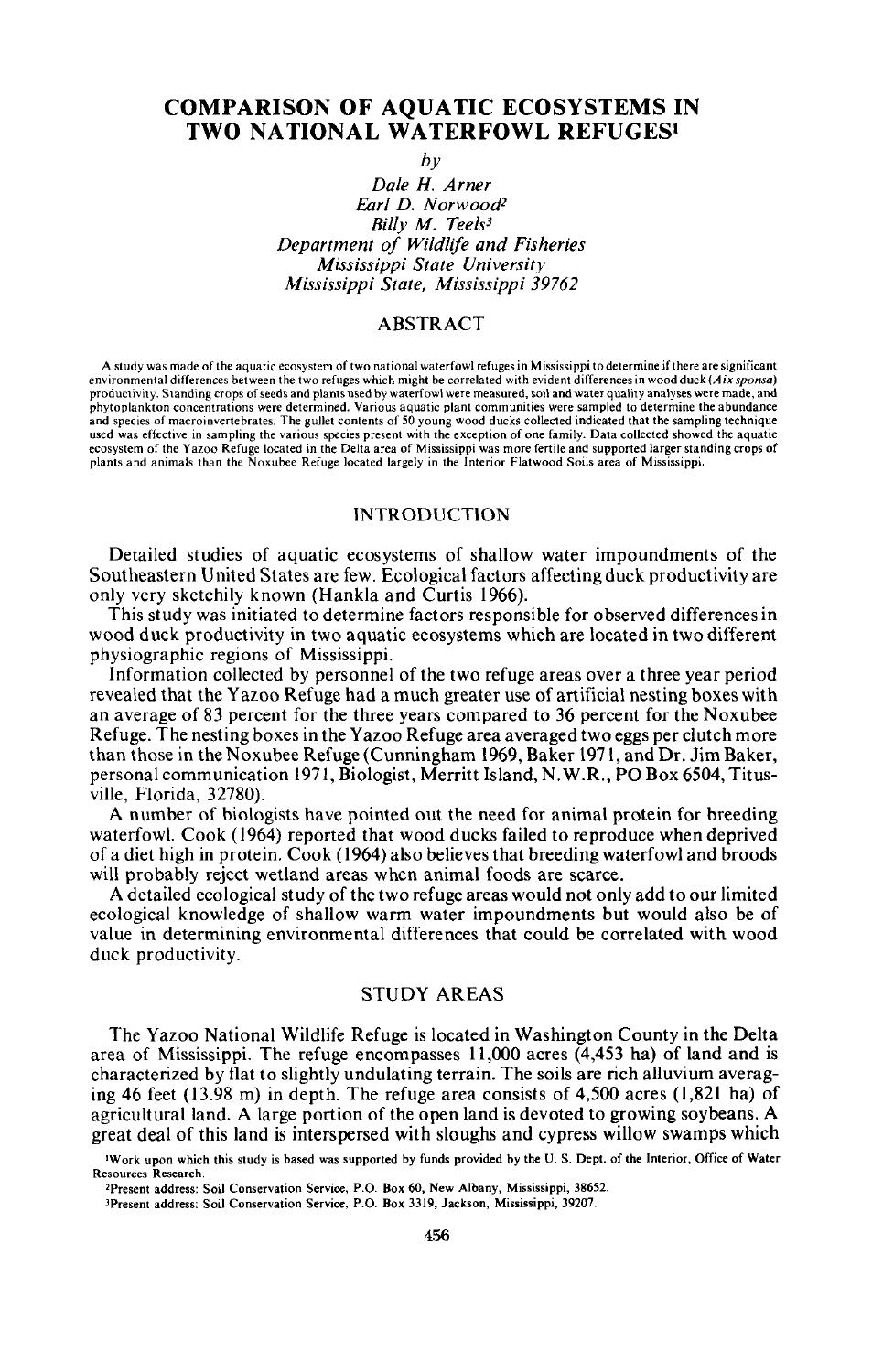remain flooded most of the year. **In** the ecotone bordering the swampy lowland, hardwood stands of water oak *(Quercus nigra),* nuttall oak (Q. *nuttallii),* sugarberry *(Celtis laevigata),* sweetgum *(Liquidambar styraciflua),* water hickory *(Carya* aquatica), willow oak (Q. *pheltos),* and overcup oak *(Q.lyrata)* cover about 2,000 acres (808 ha) within the refuge area.

The Noxubee National Wildlife Refuge is located in the northern part of Noxubee and the southern part of Oktibbeha Counties. The area encompasses over 46,000 acres  $(18,623$  ha) of land with over 2,000 acres  $(809$  ha) of water and over 12,000 acres  $(4,858)$ ha) of bottomland hardwoods and 1,700 acres (688 ha) of open land. The remaining acreage is in pine and upland hardwood. The major bottomland hardwood species are oak with water oak, willow, nuttal, cherrybark, overcup and Shumard making up the major species. The open land contains nearly 500 acres (202 ha) of sovbeans and almost 200 acres (80 ha) in corn and sorghum. The remaining part is in pasture and hayland. Over 50 percent of the refuge area is in the interior flatwoods area with the remaining portion divided between upper coastal plains and the black belt soil area. The flooded area in which the study sites were located are in the flatwood soils which are level to poorly drained, medium to heavy textured, and low to inherent fertility. The upper coastal plain soils are gently rolling to rolling, moderate to well drained, and rate low in fertility. Soils of the blackbelt area are level to gently rolling clay, rated medium in fertility level.

### METHODS AND PROCEDURE

### *Determination of Phytoplankton Concentrations*

Plankton sampling was done by taking 400 ml. of water from the upper eight inches (20.32 cm) of the littoral zone and filtering it at the sampling site. Type RA Millipore R filters were tried in collecting phytoplankton, but due to the small pore size ofthe filter and the degree of suspended material in the water being sampled, clogging invariably occurred, and use of type RA Millipore R filters was discontinued. From 23 October 1969 to the end of the sampling period, type AP Millipore R prefilters were used for sampling.

Each filtrate was considered a sample. Seven samples were taken on each sampling date. After the prefilters had been placed in the filtering apparatus and sucked dry by the use of a Fisher hand operated air pump, each was placed in a 150 ml. wide mouthed glass container. The container was wrapped in aluminum foil and stored in a styrofoam cooler partially filled with ice, until the samples could be analyzed in the laboratory.

Five of the samples were analyzed for concentration of chlorophyll. Chlorophyll was extracted with 90 percent acetone, and concentrations were determined with the aid of a Bausch and Lomb Spectronic 20 spectrophotometer following the method of Strickland and Parsons (1960). With the remaining two samples, the abundance and identification of cells per sample were determined by examining the prefilters microscopically at maximum light intensity after clearing the prefilter with immersion oil using the technique described by McNabb (1960). Examination and extraction were done as quickly as possible and were always completed within 12 hours of the time the samples were taken.

### *Determination of Plant Coverage*

Frequency of occurrence of aquatic vegetation was determined by using a modification of the line intercept method. All plants directly below a 100 foot tape at points one foot apart were recorded. Due to the growth habits of some of the plants recorded, it was possible in some instances for a floating species and a submerged species to be recorded at a single point.

Two permanent transects, each 100 feet (30.4 m) in length, were checked on each sampling date. An attempt was made to choose transect locations within the two refuges that were similar with respect to water amount and depth, and species composition. Permanent transects were established to determine changes in vegetation at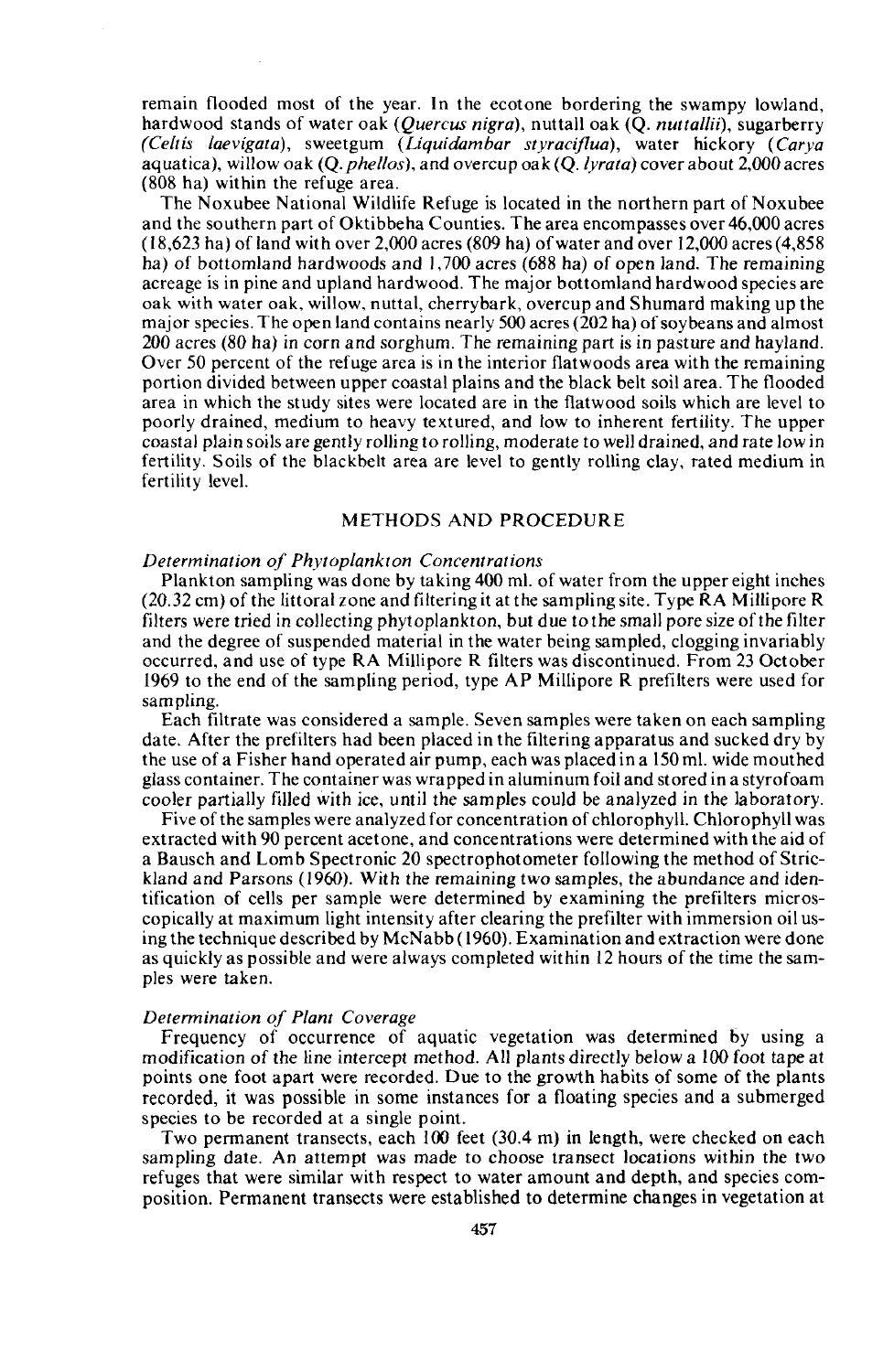later dates. Two sloughs with relatively little water fluctuation and a relatively high degree of vegetative cover were chosen.

Some plants which were common within the two refuges did not occur on the line transect. A visual estimate was used to determine the percentage ofwater area covered by the various plant species in each plant community. Estimates of coverage were made as follows:

0-25 percent of water area occupied was recorded as sparse coverage 26-50 percent of water area occupied was recorded as medium coverage 51-75 percent of water area occupied was recorded as medium coverage 76-100 percent of water area occupied was recorded as full coverage.

#### *Seed A vailability St udy*

Seed samples were taken in those wetland plant communities which were common within each refuge. Plant communities sampled in the two refuges were as follows: Yazoo National Wildlife Refuge - Mixed *Limnobium spongia* and *Ceratophyllum*

*demersum. Polygonum lapathifolium.* and *Polygonum pensylvanicum.*

Noxubee National Wildlife Refuge - Mixed *Brasenia schreberi* and *Ceratophyllum demersum. Polygonum hydropiperoides, Polygonum densiflorum,* and *Echinochloa* crusgalli.

Twenty-five samples per sample date were taken in each plant community on four different occasions within each refuge. Samples were taken during that time ofthe year which was considered the peak of availability for seeds of the communities sampled. After the December samples were taken, it was found that high water levels present in the communities sampled at the Noxubee National Wildlife Refuge caused seeds in those locations to be covered with 4 to 6 feet (1.22 m to 1.83 m) of water. High water during late winter and early spring is a common occurrence at the Noxubee Refuge and makes seeds unavailable to waterfowl and nearly impossible to sample; therefore, sampling at Noxubee after 4 December 1969 was abandoned. Due to the extremely low production of seeds in the purely aquatic plant communities *(Limnobium spongia. Brasenia schreberi.* and *Ceratophyllum demersum)* at what should have been the optimum time for seed production, sampling in those locations was also discontinued. The only plant community with seed available to waterfowl and present in quantity enough to warrant further sampling was *Polygonum lapathifolium.* From January until the end of the sampling period in May, twenty-five samples per month were taken in the *Polygonum lapathifolium* community.

Samples were taken with a West Point turfgrass sampler having a 5.08 cm diameter and a 6.35 cm sampling depth. Sampling locations within the communities were selected by placing a compass staff with a rotating arrow in the approximate center of the plant community. The arrow was then spun and sampling begun on a line determined by the direction of the point of the arrow. Samples were taken approximately 15.24 cm from the compass staff and at 15.24 cm intervals. Each sample was then placed in a 270 ml cellophane bag and taken to the laboratory for analysis.

Seeds were separated from the rest of the sample with the aid of a series of Tyler sieves. Seeds were counted and allowed to dry and then weighed on a model P 160 Mettler balance.

### *Invertebrate Collection*

A rectangular metal box sampler modified after Gerking (1957) was used to sample the invertebrates found associated with different aquatic plant communities and drfit material. The sampling technique used was described by Amer, Wesley, and Anding (1968). The area sampled with the metal box was 1,596.77 sq. cms. Three samples were taken in each plant community at bimonthly intervals. The plants collected with the samples were washed in a tub and the washed material was transported to the laboratory for counting and identification of aquatic organisms. The macrofauna were removed with tweezers and eyedropper and placed in 10 percent formalin after which they were weighed on a Mettler single-pan balance to the nearest 1/ 1000 of a gram. The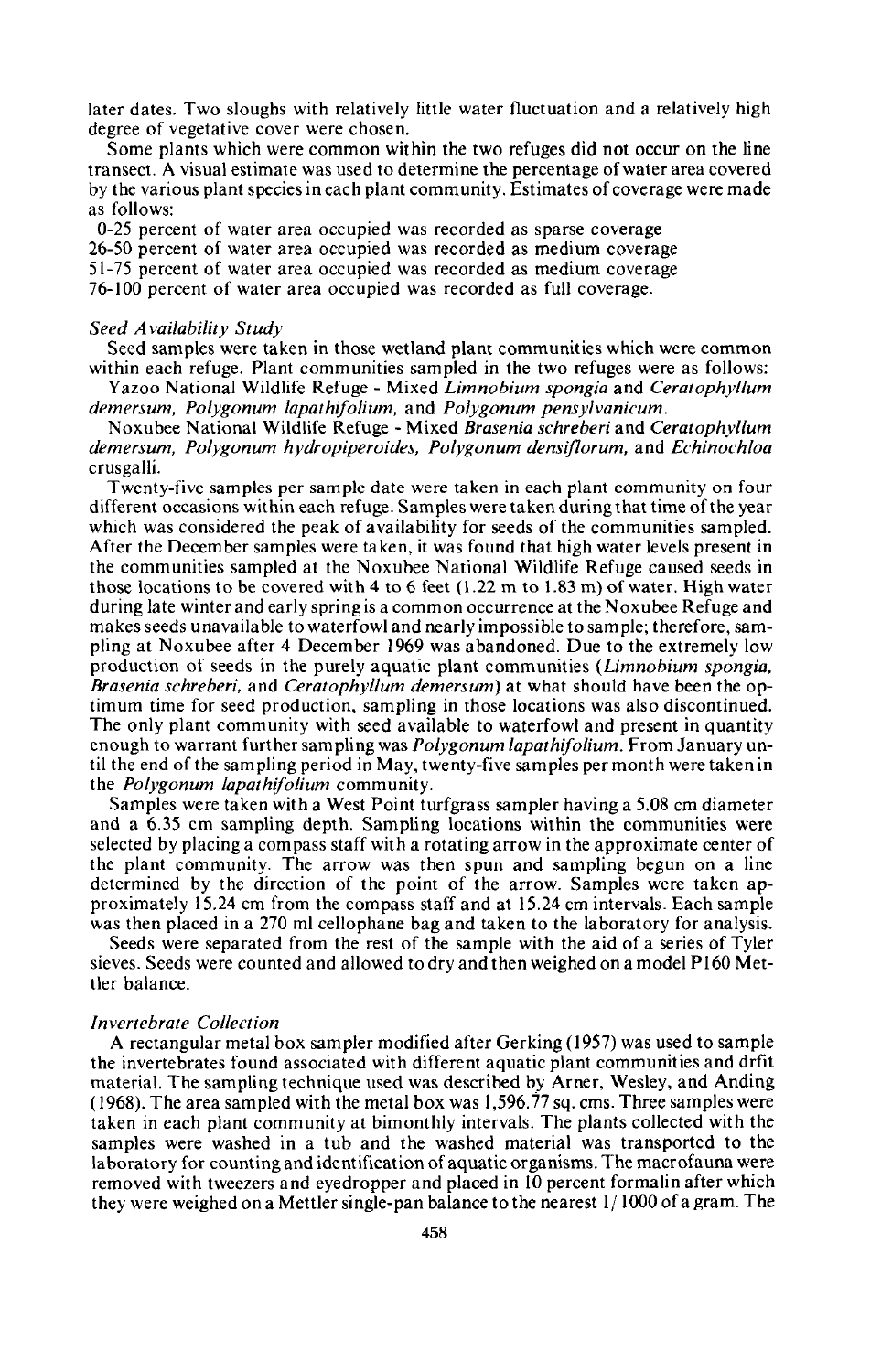quantitative work of this report for both invertebrates and plants is based on wet weights.

The dominant plant communities present in the Yazoo Refuge were sampled. The species composing the communities were *Hydrocotyle ranunculoides. Jussiaea diffusa. Spirodella polyrhiza. Myriophyllum brasiliense. Wolffiellajloridana.* and a composite community containing *Spirodela polyrhiza. Limnobium spongia* and *Wo!lfia colum*biana.

At the Noxubee Refuge the following dominant plants were sampled for invertebrates: *Brasenia schreberi. Ceratophy/lum demersum. Hydrolea quadrivalvis. Jussiaea diffusa. Nymphaea odorata. Polygonum hydropiperoids. Callitriche heterophylla. Eleocharis quadrangulata.* and *Saururus cemus.* In addition, drift materials made up largely offloating plant material such as decaying hardwood leaves, cones and cypress needles, seeds of *Saururus* sp., and small twigs were sampled by the same method in both refuge areas.

### *Collection of Young Wood Ducks*

In order to determine the kinds of invertebrates that young wood ducks were utilizing and to determine if ducklings were finding food which we might have missed in our sampling procedure we planned to collect 50 ducklings from the Noxubee Wildlife Refuge area. Mr. Jim Baker of the Wildlife and Fisheries Department of Mississippi State University was assigned the responsibility of collecting the young wood ducks. The ducklings were killed at Noxubee with a 20 gauge shotgun mainly during the morning hours after they fed. Gullet contents were removed immediately after collection and placed in 10 percent formalin. The general procedure offood habit analysis as described by Korschgen (1969) was followed.

### *Water Chemistry*

Water analyses were made from the study areas in the fall, winter, and spring. Hydrogen ion concentration was ascertained by a Sargent portable pH meter. Dissolved oxygen was obtained by using the Winkler Method. Dissolved carbon dioxide and the phenolphthalein and methyl orange alkalinity were determined with the Hach Fish and Stream Kit. These analyses were conducted in the field by following procedures outlined by Farber (1960) in Standard Methods for the Examination of Water and Wastewater.

### *Soil Chemistry*

Fifty soil samples were taken at each sampling location by forcing a I 1/4 inch (3.8 I cm) plastic pipe into the muck to a depth of approximately one foot. The soil was separated into top soil and sub-soil and placed in separate soil boxes. The soil was analyzed for percent of organic matter, pH, available potash, and available phosphate by the Mississippi State University Soil Testing Laboratory.

## RESULTS AND DISCUSSION

#### *Plant Community Periodicity and Coverage*

The importance of animal protein for egg production and hatchability has been documented for ducks by Cook (1964) and by Holm & Scott (1954). Moyle (1961) has recorded data from a number of investigations pointing up the relationship between submerged aquatics and the production of macroinvertebrates. Thus the persistance and occurrence of aquatic plants take on increased significance in evaluating the habitat for waterfowl.

The late persisting plants should influence production and hatchability of wood duck eggs by providing female ducks with sources of animal protein in the form of invertebrates inhabiting these plants.

Of the plants encountered in the study, *Hydrocotyle ranunculoides* was the only plant evident throughout the entire year, and was found only in the Yazoo Refuge. *Woffiella jloridana* appeared in January at Yazoo and increased in abundance until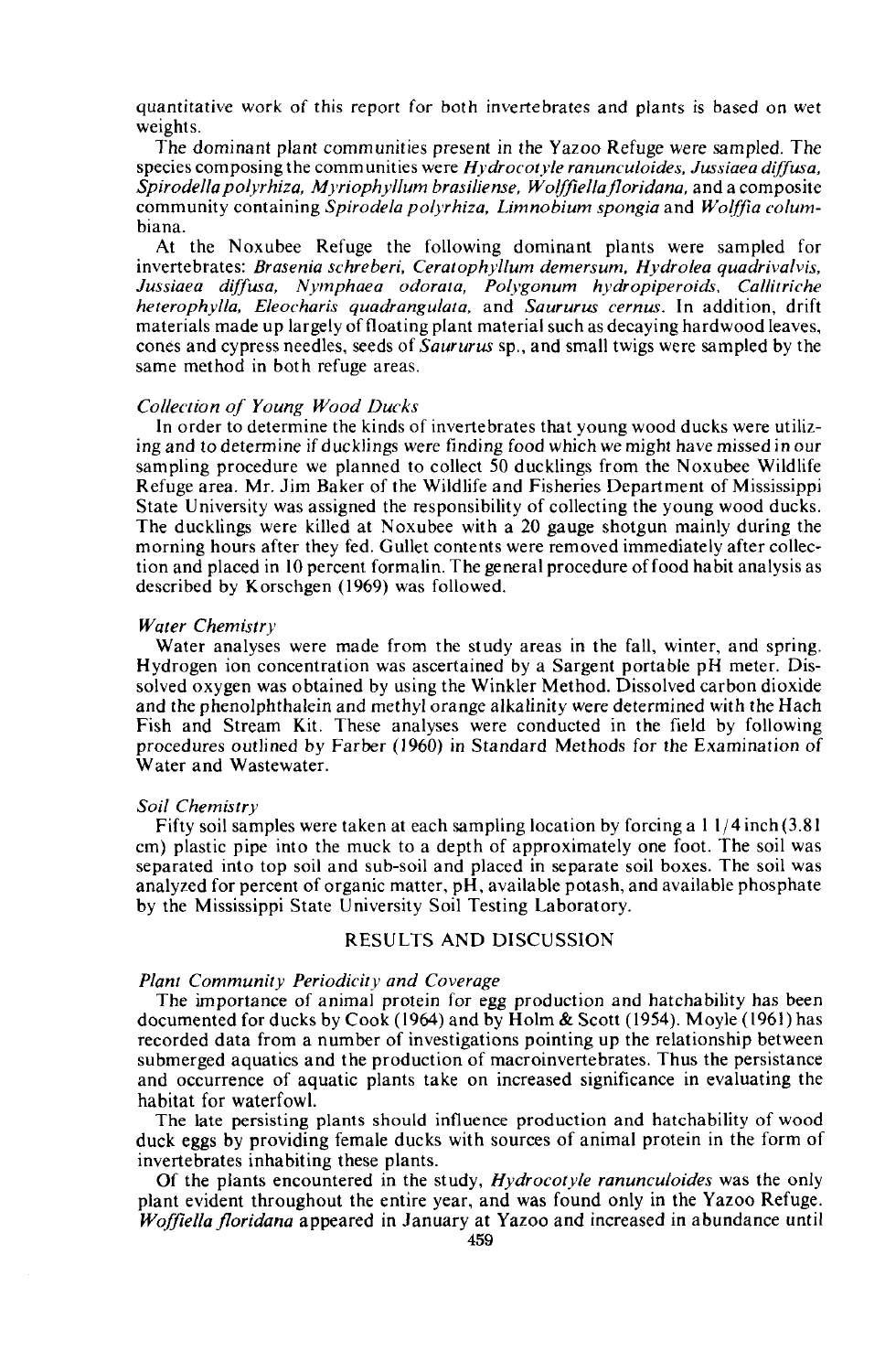April when a rapid decrease was noted. *Spirodela polyrhiza* was first noted in February in the Yazoo Refuge. It increased greatly in number with the approach of warmer weather. In the Noxubee Refuge, only a slight increase of *Spirodela* was noted during the warmer months.

There were no aquatic plants evident in the Noxubee Refuge during January. Only sparse amounts of *Woljfia* were evident in Noxubee in December. *Spirodela* was the first plant to appear at Noxubee in February followed by *Callitriche, Brasenia,* and *Nymphaea* in late February.

*Ceratophyllum demersum* and *Jussiaea dijfusa* were the last species to appear. *Ceratophyllum* was the most abundant submerged plant found in Noxubee in the summer and fall ofthe year. In the early spring ofthe year *Polygonum hydropiperoides* was the most common plant. This species, although an emergent summer plant, was usually found in a submerged or nearly submerged condition during the early spring. In the Yazoo Refuge, *Ceratophyllum* covered the greatest area during the summer and fall months while *Hydrocotyle* was the most common plant found in the early spring; *Spirodela* covered the largest area during the late spring period.

#### *Seed Production of Wetland Plants*

Several investigators of waterfowl food plants have suggested that the availability of a species, measured by occurrence and productivity, may largely determine its value (Low and Bellrose 1944). Of the eight native plant communities sampled, *Echinochoa*

*crusgalli* and *Polygonum densiflorum* were found only on the Noxubee Refuge. *Echinochloa* had the highest yield with 884 pounds (991.21 kg/ha) per acre present in November. The maximum yield of *Polygonum densiflorum* was 481 pounds (538.74  $kg/ha$ ) per acre present in December (Figure 1). An analysis of variance showed that the plant communities of the Noxubee Refuge at the P .05 level had significantly higher seed yields than communities of the Yazoo Refuge during the fall. However, during the spring more seeds were available in the Yazoo Refuge.



FIGURE I. A COMPARISON OF AVAILABLE SEED OF THE NOXUBEE AND YAZOO REFUGES DURING THE FALL AND EARLY WINTER.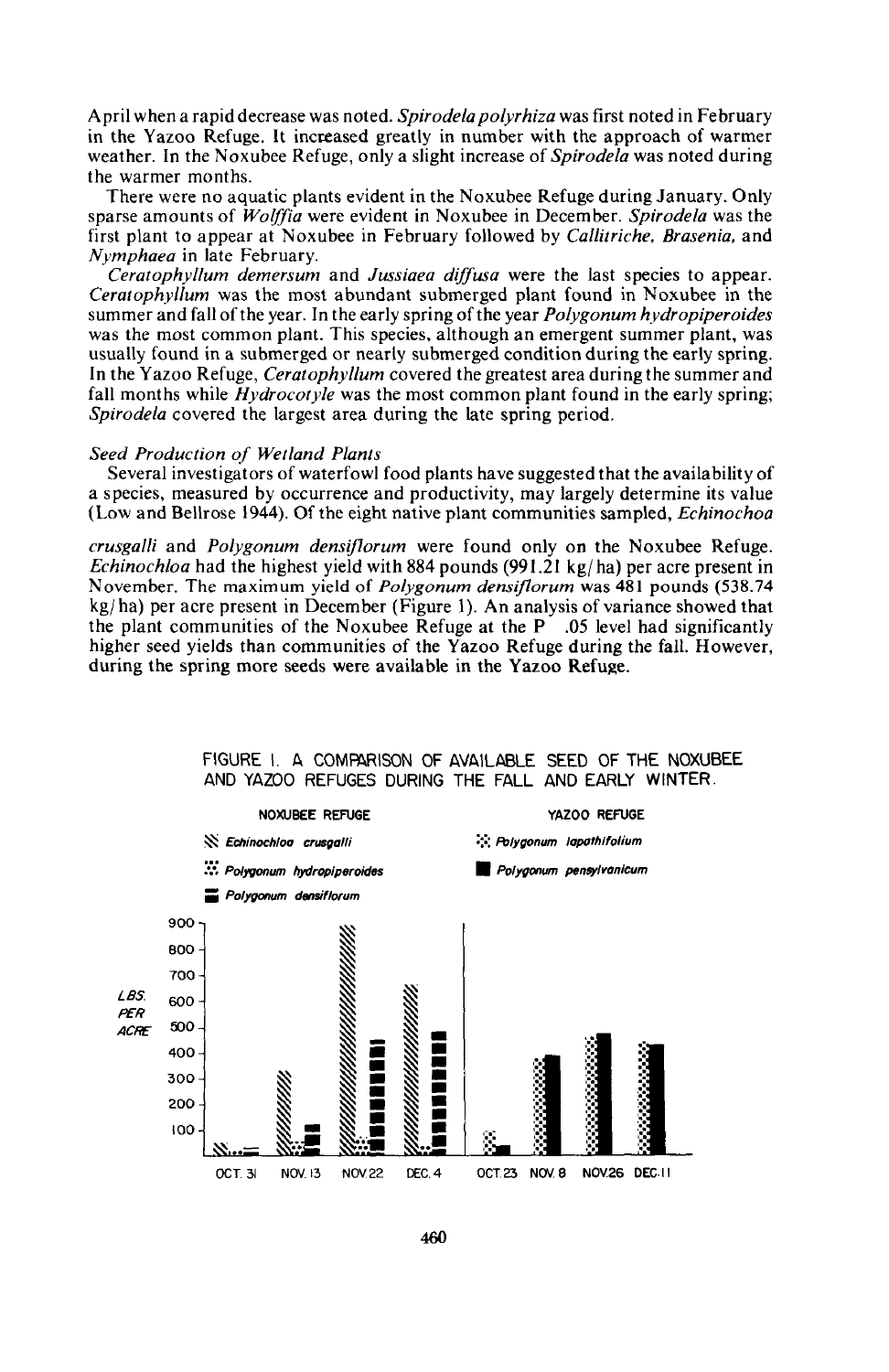In the Yazoo Refuge *Po/ygonum pensy/vanicum* samples indicated a maximum standing crop of 470 pounds (527.31 kg( hal per acre in November with *Polygonum lapat if olium* having 462 pounds (517.45 kg/ha) per acre (Figure 1). Seeds of *Polygonum lapathifolium* were found throughout most of the spring sampling period in the Yazoo area in amounts ranging from 85.8 pounds  $(96.10 \text{ kg/ha})$  per acre in January to 23 pounds  $(25.87 \text{ kg/ha})$  per acre in April.

The *Polygonum* and *Echinochloa* seeds are a good source of carbohydrates which are a major source of fuel for growth and differentiation. According to Sturkie (1945) the respiratory quotient for early developing chick embryo was nearly 1.0, which indicates a high carbohydrate utilization Proximate analysis of seed by the Mississippi State Chemical Laboratory showed a N-free extract at 58.6 percent for *P. pensylvanicum* and 40.5 percent for *E. erusgalli.*

### *Invertebrate Collection*

The number of invertebrates harbored by *Hydrocotyle* increased with plant coverage. During the winter months *Hydrocotyle* produced a mean standing crop of 39 pounds (44.12 kg/ha) per acre, and during the spring 163 pounds (182.72 kg<sup>3</sup>ha) per acre. *Jussiaea diffusa* was one of the last plant species to appear in the spring, but spread rapidly, especially in the summer months, and by early fall *Jussiaea* showed a mean standing crop with a weight of 109 pounds (122.18  $kg<sup>3</sup>$ ha) per acre, the second highest producing plant community in the Yazoo Refuge (Table I).

Table 1. Average wet weights of standing crops of invertebrates and wet weight ratios between standing crops of invertebrates and plants (average based on bimonthly collections as plants appeared during different seasons of the year).

|                           | Noxubee Refuge             |                                  | Yazoo Refuge               |                                  |
|---------------------------|----------------------------|----------------------------------|----------------------------|----------------------------------|
| Species of Plants         | Inverte<br>brates<br>kg/ha | Ratio of<br>animals<br>to plants | Inverte<br>brates<br>kg/ha | Ratio of<br>animals<br>to plants |
| <b>FALL</b>               |                            |                                  |                            |                                  |
| Brasenia schreberi        | 153.65                     | 1:98                             |                            |                                  |
| Ceratophyllum demersum    | 213.10                     | 1:49                             | 68.61                      | 1:182                            |
| Composite sample*         |                            |                                  | 112.91                     | 1:123                            |
| Hydrocotyle ranunculoides |                            |                                  | 182.72                     | 1:93                             |
| Hydrolea quadrivalvia     | 54.82                      | 1:151                            | --                         |                                  |
| Jussiaea diffusa          | 48.00                      | 1:190                            | 122.18                     | 1:74                             |
| Nymphaea odorata          | 46.09                      | 1:118                            |                            |                                  |
| Polygonum hydropiperoides | 48.00                      | 1:2611                           |                            |                                  |
| Spirodela polyrhiza       |                            |                                  | 36.06                      | 1:141                            |
| <b>WINTER</b>             |                            |                                  |                            |                                  |
| Drift material            | 38.11                      | 1:863                            | 20.87                      | 1j;145                           |
| Hydrocotyle ranunculoides |                            |                                  | 44.12                      | 1:166                            |
| <b>SPRING</b>             |                            |                                  |                            |                                  |
| Brasenia schreberi        | 86.11                      | 1:91                             |                            |                                  |
| Callitriche heterophylla  | 27.01                      | 1:800                            |                            |                                  |
| Drift material            | 215:41                     | 1:77                             | 58.15                      | 1:363                            |
| Eleocharis quadranqulata  | 24.26                      | 1:143                            |                            |                                  |
| Hydrocotyle ranunculoides |                            |                                  | 182.65                     | 1:157                            |
| Myriophyllum brasiliense  |                            |                                  | 55.17                      | 1:360                            |
| Polygonum hydropiperoides | 41.54                      | 1:297                            | --                         |                                  |
| Saurus cernus             | 34.07                      | 1:506                            |                            |                                  |
| Spirodella polyrhiza      |                            |                                  | 145.92                     | 1:137                            |
| Wolffiella floridana      |                            |                                  | 69.05                      | 1:379                            |

\*Consisted of *Spirodela polyrhiza, Limnobium,* and *Wolffia.*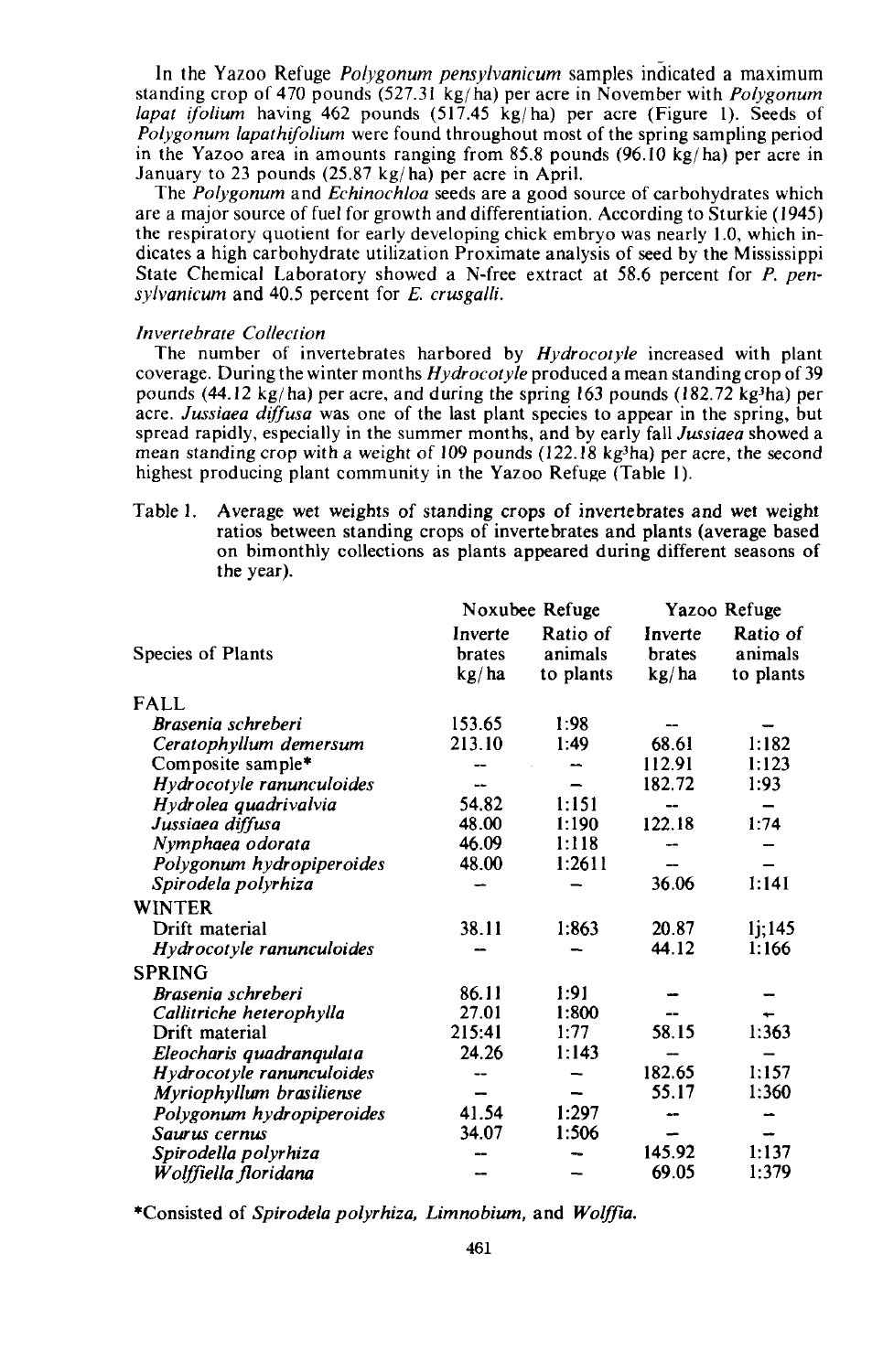In the Noxubee Refuge there were no aquatic pants available for sampling during the winter months. During the spring months *(Brasenia schreberi* and *Polygonum hydropiperoides* produced the largest standing crop of invertebrates. In the summer and fall *Ceratophyl/um demersum* appeared and increased greatly. Fall sampling showed that the *Ceratophyllum* community had a mean standing crop of 190 pounds  $(213.10 \text{ kg/ha})$  per acre, the highest crop of any plant community on Noxubee Refuge (Table 1).

The highest ratio of animals to plant material was found in the *Ceratophyllum* community where a ratio of one gram of animals per 49 grams of plant material was recorded at the Noxubee Refuge. On the Yazoo Refuge the best ratio was found in *Jussiaea* where one gram of animals per 74 grams of plant material was measured (Table 1).

A study made during the spring months of 1968 in several wetland plant communities in the Noxubee Refuge showed a lower average standing crop weight of invertebrates in the *Brasenia schreberi* community in 1968 than in 1969 [21 pounds (23.64 kg/ha)] per acre compred to [76 pounds  $(86.11 \text{ kg/ha})$ ] per acre; however sampling of the *Eleocharis quadrangulata* community in 1968 showed a higher average net weight of invertebrates in 1968 than in 1969 [36 pounds (40.76 kg/ha) compared to 21 pounds (24.26 kgjha], while samples of the *Polygonum hydropiperoides* community showed a small difference in average net weight of organisms with 39 pounds (44.00  $kg/ha$ ) in 1968 and 37 pounds (41.54 kg/ha) in 1970. It seems apparent that standing crop weights will vary from year to year and season to season in the various plant communities (Figure 2).

*Amphipoda* were the most abundant aquatic organisms found in the Noxubee Refuge and they were found in greatest number in *Ceratophyl/um. Anisoptera, Zygoptera,* and *Gastropoda* were encountered in the majority of the plant communities sampled in both refuges throughout most of the sampling periods.

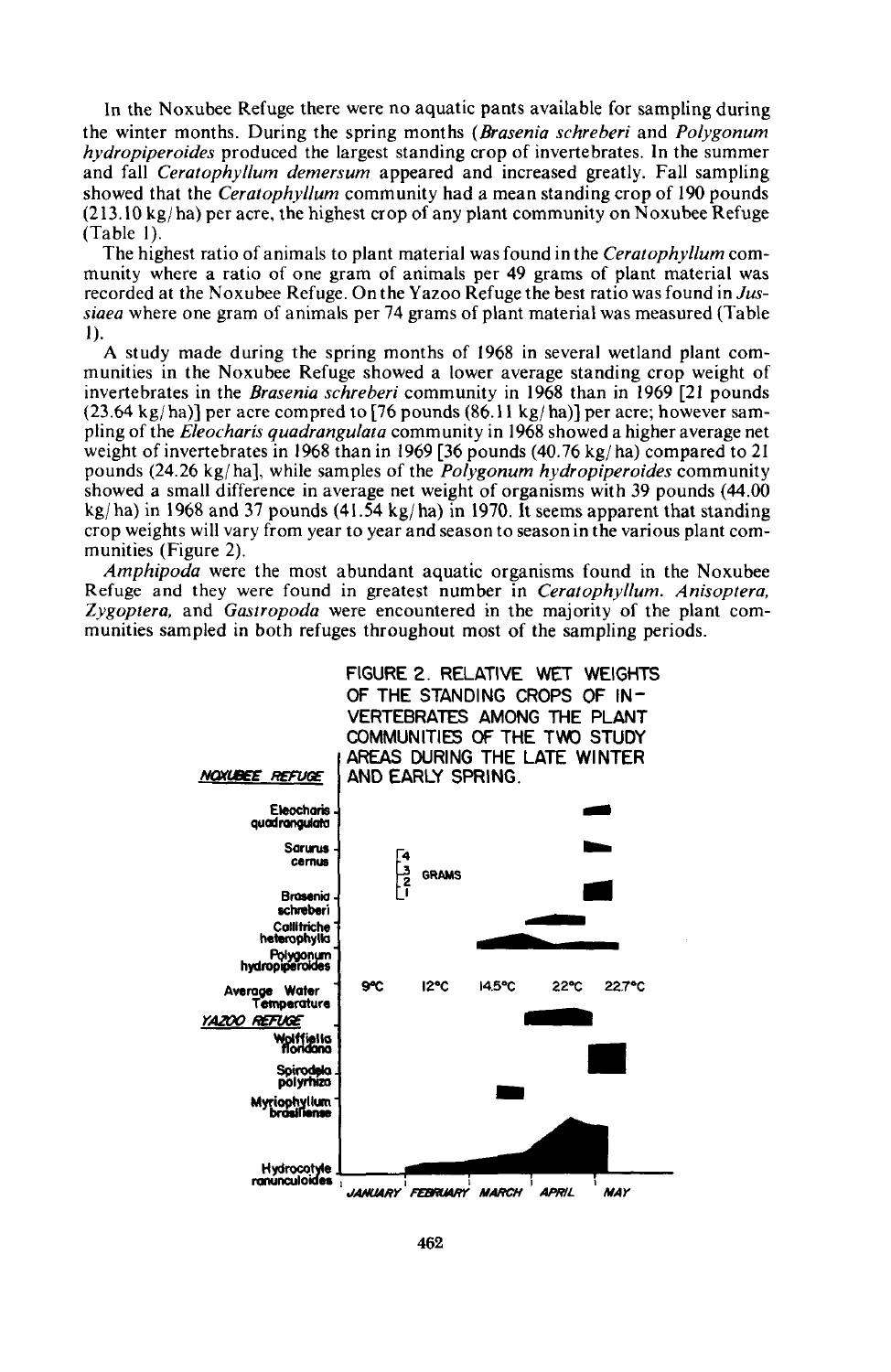FIGURE 3. THE AVERAGE TOTAL WET WEIGHTS OF INVERTE-BRATES OOLLECTED FROM THE TWO REFUGE AREAS DURING THE LATE WINTER AND SPRING PERIODS.



Analysis of variance showed that biomass of aquatic invertebrates was higher in the pant communities of the Yazoo Refuge throughout the fall, winter, and spring months, but statistically so at the  $P\leq 0.05$  level only during April and May (Figure 2 and 3). The Mississippi Agricultural and Forestry Experiment Station statistician felt the data obtained between plant species and between seasons were too variable to utilize statistical analyses.

Drift material sampled in the Noxubee Refuge harbored more invertebrates than did any of the plant communities and considerably more invertebrates than drift collected in the Yazoo Refuge. Uponanalysis it was found that three-fourths ofthe drift material in Yazoo consisted of woody stems, while the drift material in the Noxubee Refuge was more diversified and consisted of detritus, Brasenia leaves and stems, Cypress needles, Cypress buds and deciduous leaves, small woody stems and seeds of Bidens. This composition of drift material at the Noxubee Refuge produced the largest standing crop of invertebrates during the winter and spring m nths with a wet weight of 219 pounds (215.41 kg/ha) per acre in the spring and 34 pounds (38.11 kg/ha) per acre during the winter as compared to 51 pounds  $(58.15 \text{ kg/ha})$  per acre and 18 pounds  $(20.27 \text{ kg/ha})$ per acre for drift material sampled in the Yazoo Refuge. A difference was also noted in the areas where drift material was collected. Drift material collected in shaded areas produced less biomass than drift collected in open areas. Drift material was not nearly as abundant as were aquatic plants and thus did not contribute as much to the total invertebrate crops.

## *Food Items in Ducklings*

Out of the 50 ducklings collected on the Noxubee Refuge only 37 contained food in their gullets. Thirty-one of these were from one week or under to four weeks of age while only six were from four to six weeks old. Animal food occurred in 97.2 percent of the ducklings' food items and composed 84.5 percent of the total volume. Mayfly and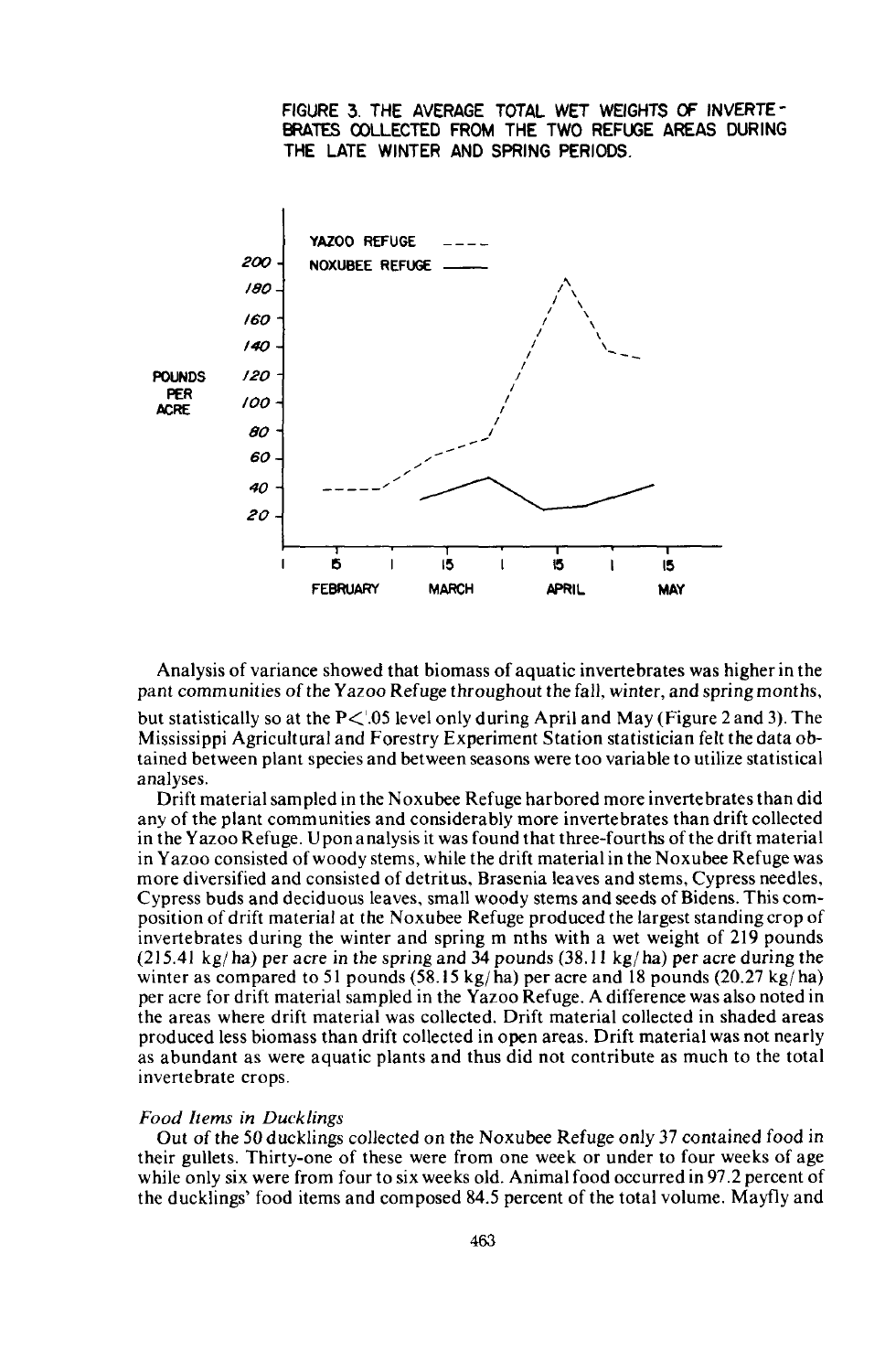dragonfly nymphs combined made up over half of the total volume. The only animal food item which was eaten in significant numbers which did not appear in our sampling procedure was the water treaders (Mesovelidae). Representatives of the family were found in 35 percent of the gullets but composed only five percent ofthe volume. Water treaders are extremely fast in their movements and evidently move out ofthe area sampled before the sample is collected.

## *Phytoplankton Abundance*

Algae are the most important producers in the freshwater environment (Odum 1959). Their ability to photosynthesize food and anabolize proteins are factors contributing to their importance. Measurement ofthe production units may therefore give some indication of the productivity of certain bodies of water.

Measurements from filtered samples showed that the Yazoo Refuge produced significantly higher concentrations at the  $P$  .05 level of phytoplankton organisms than did the Noxubee Refuge. Fall peaks of abundance of phytoplankton were noted in October at Yazoo with a maximum of 1,175 organisms per liter, and in November at Noxubee when 840 organisms per liter were noted. Phytoplankton populations reached low peaks of abundance at Yazoo during December (282 organisms per liter), and January at Noxuhee (107 organisms per liter). A spring peak of abundance at Yazoo occurred in May (1,610 organisms per liter), and in April at Noxubee (967 organisms per liter).

During the low period of abundance, diatoms were the only group of phytoplankton organisms observed. Diatoms were the dominant phytoplankton at both refuges throughout the sampling period. *Scenedesmus* sp. was the second most abundant organism during the fall at Yazoo with a maximum density of 102 organisms per liter in November. *Euglena* sp. was the second most common form during the spring at Yazoo reaching 407 organisms per liter in May. *Euglena* sp. was the second most abundant form at Noxubee during the sampling period with a fall maximum of97 organisms per liter in November and a spring maximum of 197 organisms per liter in April.

### *Chlorophyll Concentration*

The richness of an ecosystem is largely determined by its degree of productivity. While a rich or productive community may have a larger quantity of organisms than a less productive community, this is by no means always the case (Odum 1959). Due to this, mere abundance of phytoplankton organisms does not measure the primary productivity of a given area. Rhyther and Yentsch (1957) have described a method by which the organic production beneath a unit of water can be estimated from the chlorophyll content of the water.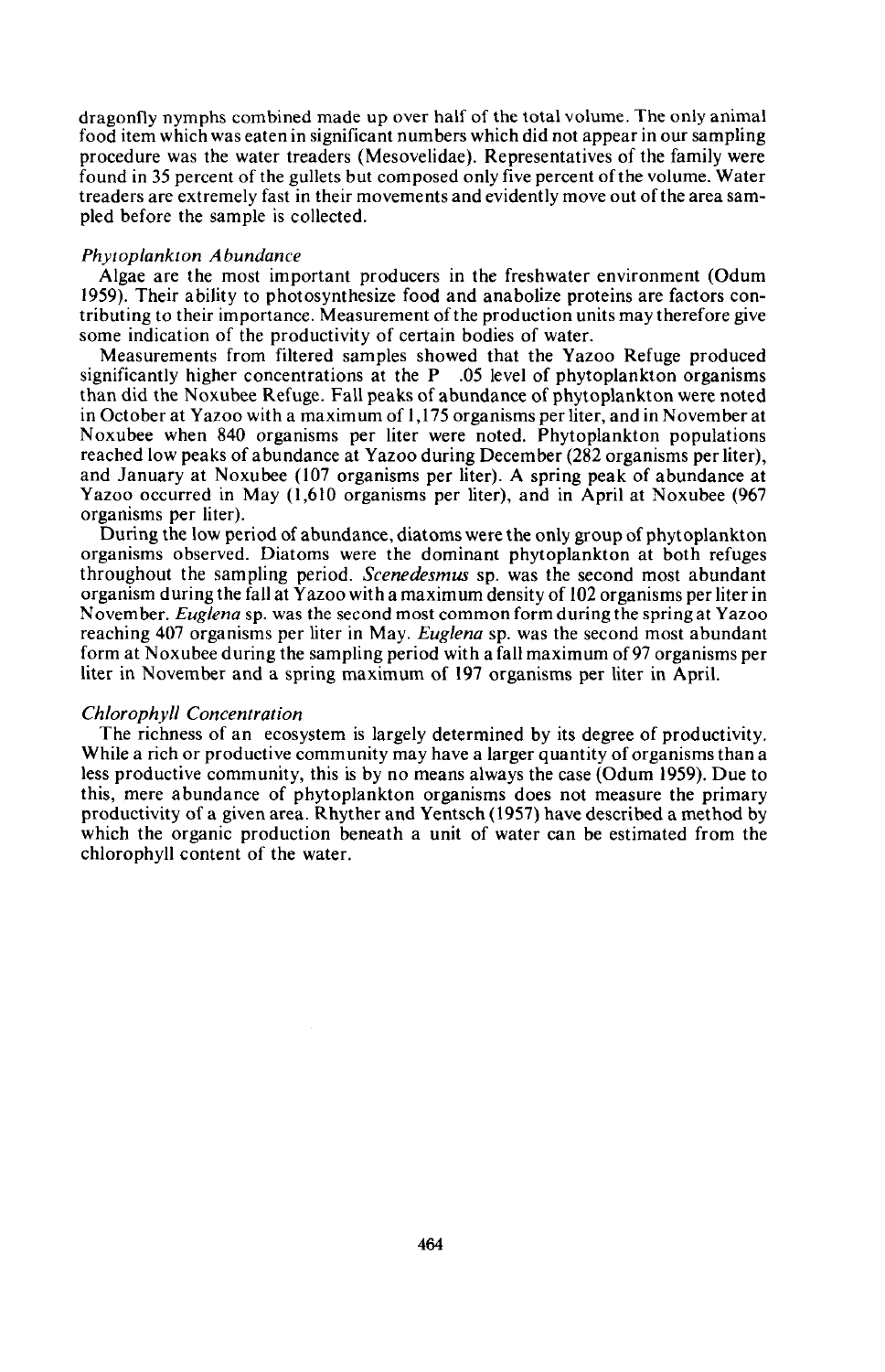

Throughout most of the year significantly higher chlorophyll concentrations were observed at the Yazoo Refuge. Only during early October, November, and early March were chlorophyll concentrations higher on Noxubee (Figure 4).

At the Yazoo Refuge a fall peak of chlorophyll concentration was observed in late October (118 ppm). A season low of 9 ppm occurred in December. Two spring peaks appeared at Yazoo, the first in late February (97 ppm) and the second in May (120 ppm). An extremely rapid decline of chlorophyll concentration was noted in early March when a low of 39 was observed. This low period of production was attributed to dilution caused by flooding.

A fall peak at Noxubee was recorded in late October (93 ppm). The lowest value occurred in December when 8 ppm was recorded. Two spring peaks also occurred at Noxubee although they were not as pronounced as the spring peaks at Yazoo. A maximum peak occurred in late February (59 ppm) and a lower peak (49 ppm) appeared in May (Figure 4).

### *Water and Soil Chemistry*

Analysis of water samples showed that carbon dioxide, phosphates, sulfates, and bicarbonate alkalinity were significantly higher in the Yazoo Refuge than in the Noxubee Refuge (Figure 5). The total concentration of dissolved substances or minerals in natural waters is a useful parameter in describing the chemical density as a fitness factor, and as a general measure of edaphic relationships that contribute to productivity within the body of water (Reid 1965).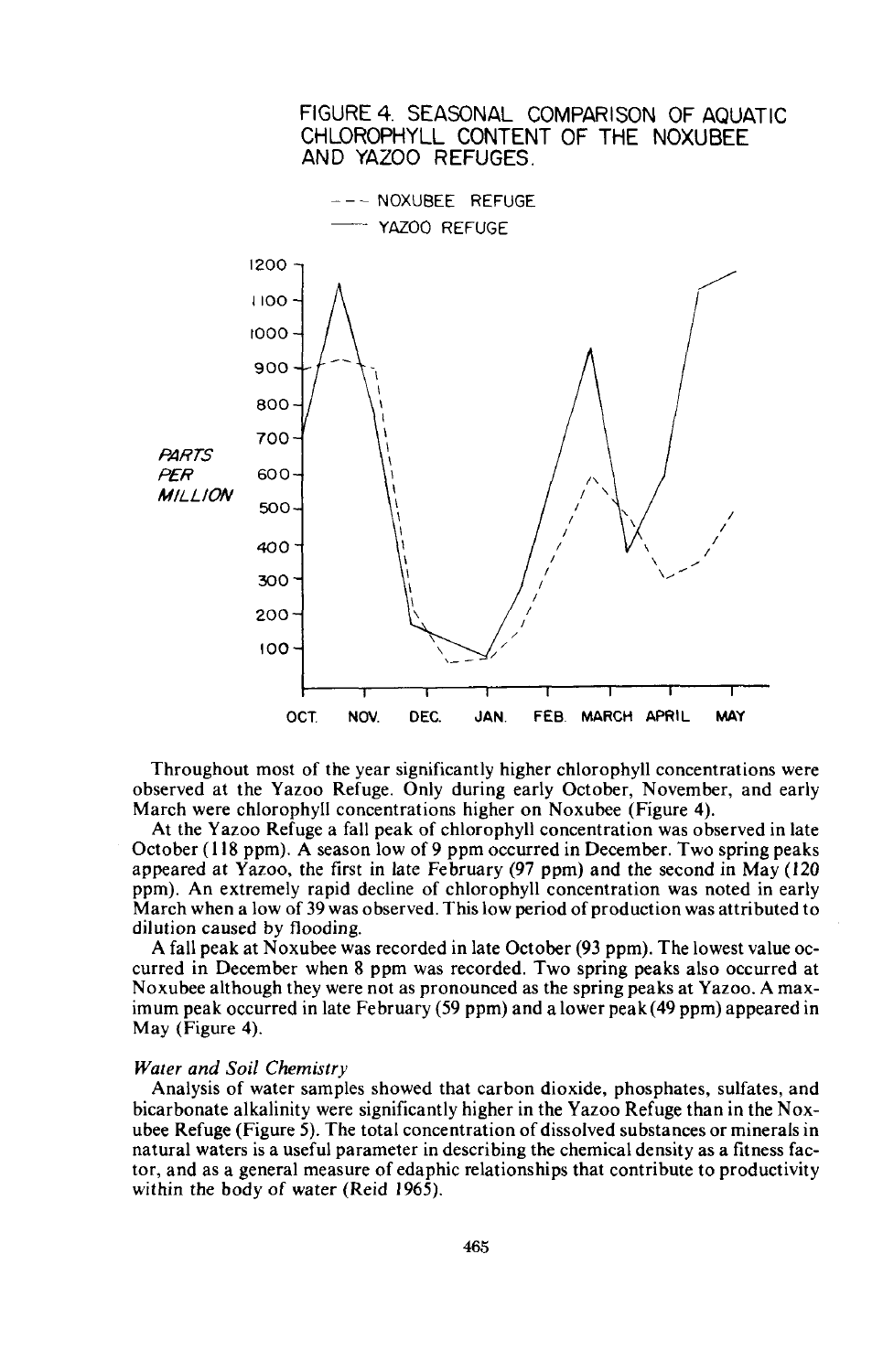

Soil analysis revealed that Noxubee soils were more acidic than the soils at Yazoo. The mean pH for the soils at Noxubee was 5.1, while the mean pH for Yazoo was 6.1. Available phosphate was rated high in both refuges, and available potash was rated very high in the Yazoo Refuge and low in the Noxubee Refuge.

The analyses of the Delta soils in the Yazoo Refuge and the Interior Flatwood soils of t e Noxubee Refuge agree with results reported by Vanderford (1962) which showed that only II percent ofthe Delta soils were low in available phosphorous and only eight percent of the soils tested were low in available potassium, while the Interior Flatwood soils were found low in phosphorous and potassium.

It was evident that more dissolved solids were available in the Yazoo ecosystem than in the Noxubee ecosystem.

## SUMMARY AND CONCLUSIONS

Water chemistry revealed that the Yazoo Refuge had greater concentrations of several important dissolved solids and more carbon dioxide than the Noxubee Refuge.

Soil analysis showed that the Yazoo soils were higher in potash and less acid than the Noxubee soils. This difference in inherent fertility is reflected in higher phytoplankton concentrations in the Yazoo Refuge.

A larger biomass of invertebrates was found in the aquatic plant communities ofthe Yazoo Refuge during the critical winter and spring seasons than in the Noxubee Refuge.

Examination of animal items found in the gullets of young ducks showed that the major groups of invertebrates eaten by the ducklings were being collected in the sampling procedure used with the exception of one family, the Mesovelidae, which did not appear in our samples but was found in the gullets of a number of ducklings.